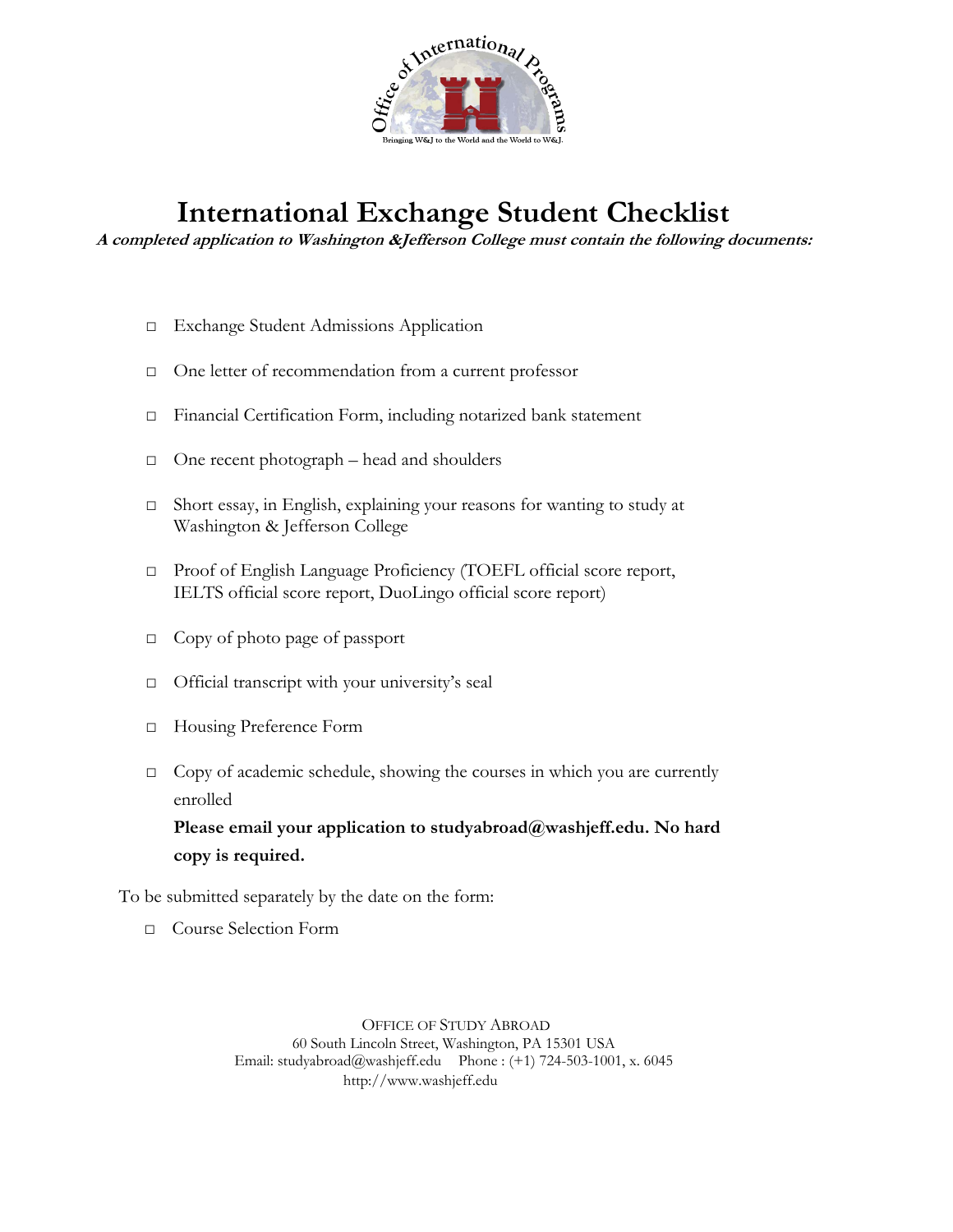

# Exchange Student Admissions Application

Application deadlines: March 15 – Fall Semester or Academic Year October 15 – Spring Semester or Calendar Year

- We must receive all completed items before an application is considered complete.
- Once your application is complete and approved, you will receive a packet of information relating to your program of study at Washington & Jefferson College along with your I-20 and acceptance letter.

# **1. PERSONAL & LEGAL DATA** ( PLEASE PRINT CLEARLY!)

| Full Legal Name                                                                     |                          |                                          |                                                                                                                                         |
|-------------------------------------------------------------------------------------|--------------------------|------------------------------------------|-----------------------------------------------------------------------------------------------------------------------------------------|
|                                                                                     | Last (family or surname) | First                                    | Middle                                                                                                                                  |
|                                                                                     |                          |                                          |                                                                                                                                         |
| Birthplace____                                                                      |                          |                                          | Birth date Present Age                                                                                                                  |
| City                                                                                | Country                  |                                          | Month/Day/Year                                                                                                                          |
|                                                                                     |                          |                                          |                                                                                                                                         |
|                                                                                     |                          |                                          |                                                                                                                                         |
|                                                                                     |                          |                                          | Passport number: Social Security Number (if applicable) Cases and Mumber (if applicable)                                                |
|                                                                                     |                          |                                          | Are you an American citizen? (yes/no) _____________ Are you an American permanent resident ("green card" holder)? (yes/no) _______      |
| 2. ACADEMIC DATA                                                                    |                          |                                          |                                                                                                                                         |
| □ I will be attending the entire Academic Year (LIST YEAR) (late August to mid-May) |                          |                                          |                                                                                                                                         |
|                                                                                     |                          |                                          | □ I will be attending fall semester. (LIST YEAR): (late August to mid-December)                                                         |
|                                                                                     |                          |                                          | □ I will be attending spring semester (LIST YEAR): (late January to mid-May)                                                            |
|                                                                                     |                          |                                          | □ I will be attending calendar year (LIST YEAR): (late January to mid-May; late                                                         |
|                                                                                     |                          |                                          | August to mid-December; please note that exchange students choosing this option would typically be expected to go home for the summer.) |
| Primary area of study at home institution (i.e. business, psychology):              |                          |                                          |                                                                                                                                         |
| I am in my ______________ (example: 3rd) year of undergraduate study.               |                          |                                          |                                                                                                                                         |
| Complete this section only if you are not a native speaker of English.              |                          |                                          |                                                                                                                                         |
|                                                                                     |                          |                                          | Have you ever visited the U.S. before? □ No □ Yes If yes, when and for how long?<br><br><u> </u>                                        |
|                                                                                     |                          |                                          | Number of Semesters you have studied English at the undergraduate university level: __________________________                          |
| How would you rate your level of competence in English:                             |                          | $\Box$ Elementary<br>$\Box$ Intermediate | □ Advanced                                                                                                                              |
|                                                                                     |                          |                                          |                                                                                                                                         |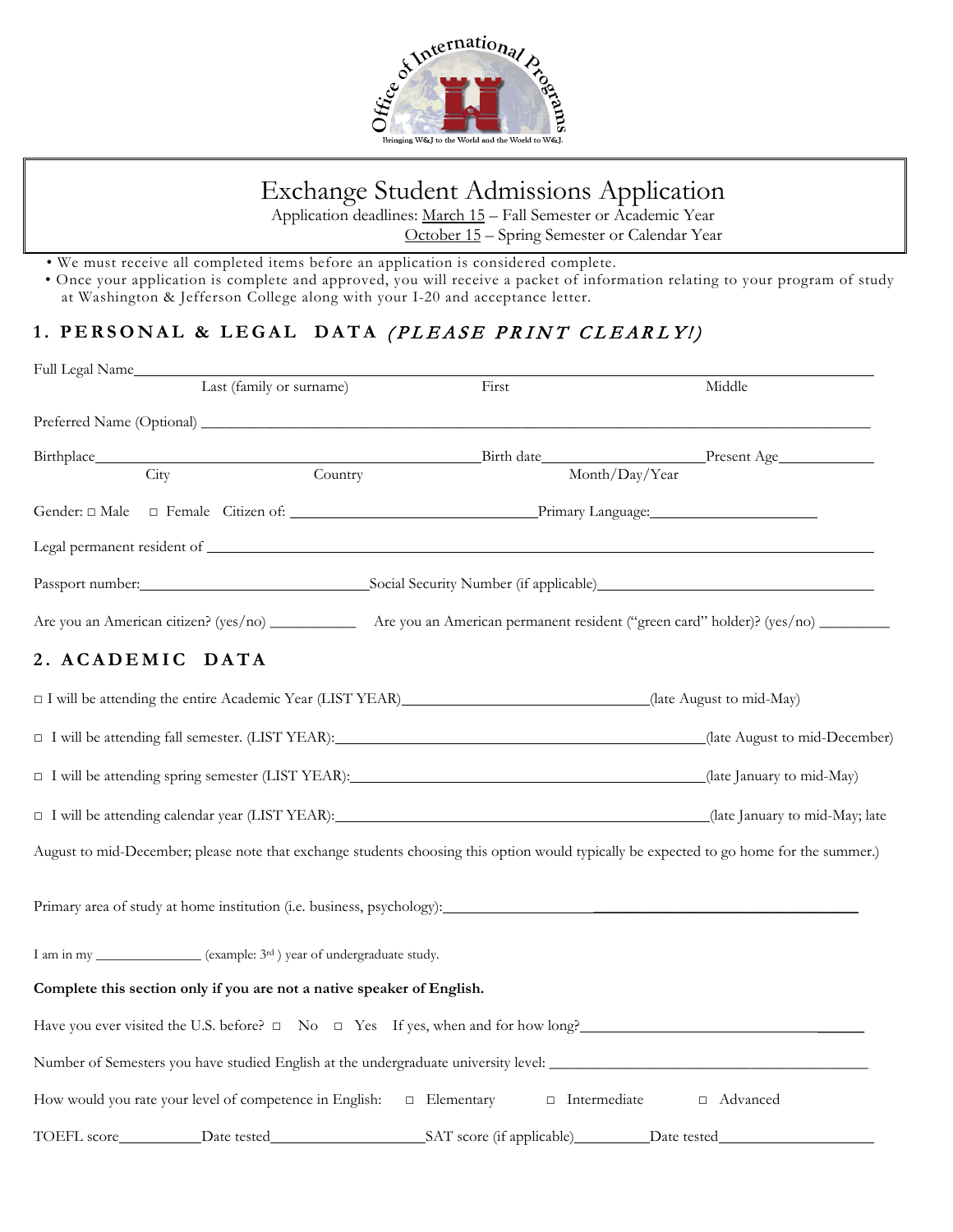

## **3 . RELEVANT ADDRESSES & EMERGENCY CONTACT INFORMATION**

#### Current Address Where Acceptance Materials Can Be Sent:

**Please use your personal address. We cannot send materials to your institution's international office.**

| Street: No. 2014 1996                                                                                     |                                                                                                                                                                                                                                      |
|-----------------------------------------------------------------------------------------------------------|--------------------------------------------------------------------------------------------------------------------------------------------------------------------------------------------------------------------------------------|
|                                                                                                           |                                                                                                                                                                                                                                      |
|                                                                                                           | Postal Code: New York Contract Code: New York Code: New York Code: New York Code: New York Code: New York Code: New York Code: New York Code: New York Code: New York Code: New York Code: New York Code: New York Code: New Y       |
|                                                                                                           |                                                                                                                                                                                                                                      |
|                                                                                                           | E-mail: and the contract of the contract of the contract of the contract of the contract of the contract of the contract of the contract of the contract of the contract of the contract of the contract of the contract of th       |
| Permanent Home Address For Visa Purposes:                                                                 |                                                                                                                                                                                                                                      |
|                                                                                                           |                                                                                                                                                                                                                                      |
|                                                                                                           |                                                                                                                                                                                                                                      |
|                                                                                                           |                                                                                                                                                                                                                                      |
|                                                                                                           |                                                                                                                                                                                                                                      |
|                                                                                                           |                                                                                                                                                                                                                                      |
| <b>Emergency Contact Information:</b> (same address as your permanent address? Check one: _____yes____no) |                                                                                                                                                                                                                                      |
|                                                                                                           |                                                                                                                                                                                                                                      |
|                                                                                                           |                                                                                                                                                                                                                                      |
|                                                                                                           | City: <u>City: City: City: City: City: City: City: City: City: City: City: City: City: City: City: City: City: City: City: City: City: City: City: City: City: City: City: City: City: City: City: City: City: City: City: City:</u> |
|                                                                                                           | Postal Code: New York Code: New York Code: New York Code: New York Code: New York Code: New York Code: New York Code: New York Code: New York Code: New York Code: New York Code: New York Code: New York Code: New York Code:       |
| Home Phone:                                                                                               | Fax: Fax:                                                                                                                                                                                                                            |
|                                                                                                           | E-mail: example and the contract of the contract of the contract of the contract of the contract of the contract of the contract of the contract of the contract of the contract of the contract of the contract of the contra       |
| 4. INFORMATION ABOUT YOUR UNIVERSITY & ADVISOR<br>University Name                                         |                                                                                                                                                                                                                                      |
|                                                                                                           | Type of Exchange Program (please consult with your advisor): __Full Exchange __Tuition & Room ___Tuition Only                                                                                                                        |
|                                                                                                           |                                                                                                                                                                                                                                      |
|                                                                                                           |                                                                                                                                                                                                                                      |
|                                                                                                           | Country: Postal Code: Postal Code: Postal Code: Postal Code: Postal Code: Postal Code: Postal Code: Postal Code: Postal Code: Postal Code: Postal Code: Postal Code: Postal Code: Postal Code: Postal Code: Postal Code: Posta       |
| Home Phone: New York Contract the Phone:                                                                  |                                                                                                                                                                                                                                      |
|                                                                                                           |                                                                                                                                                                                                                                      |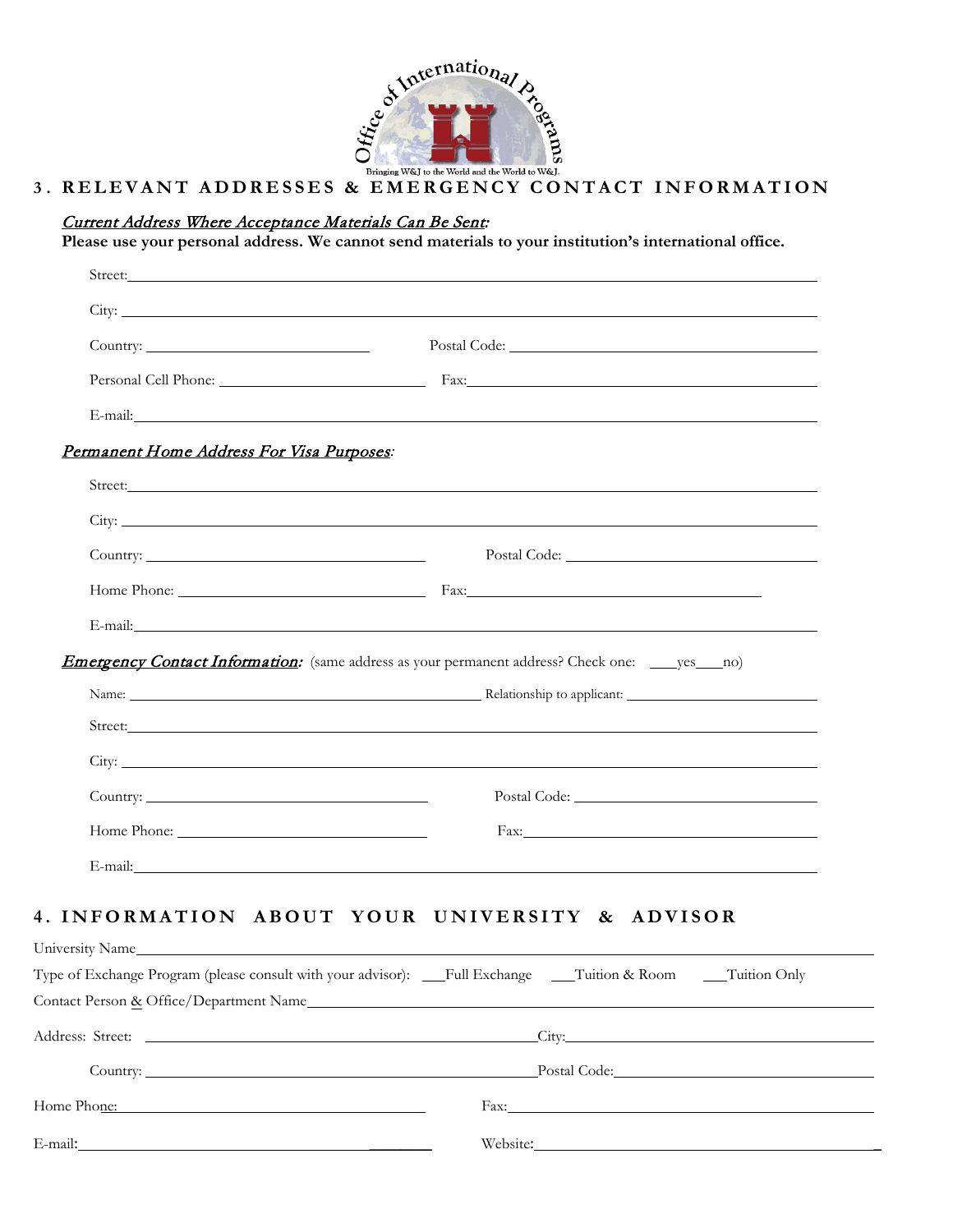

# **LETTER OF RECOMMENDATION**

#### **TO THE STUDENT:**

Fill in the information below and give this form to a current professor, to be returned to you upon completion. Enclose the completed Letter of Recommendation with your Application for Admission. If your professor has completed a letter of recommendation in English for your home school's selection process, you may submit that letter instead.

Student Name:

Street Address:

City/State/Zip:

#### **TO THE RECOMMENDER:**

Washington & Jefferson College finds candid evaluations helpful for highly qualified students. We are primarily interested in whatever you think is important about the applicant's academic and personal qualifications for college life in the U.S. If you prefer, you may attach a letter addressing the questions listed in this form.

Please return this sheet to the applicant, for inclusion in his or her application packet. If you prefer, you may return the recommendation to the student in a sealed envelope, to be opened only by your university's international office.

Name: (please print or type)

Position:

College /University:

#### **BACKGROUND INFORMATION**

How long have you known this student and in what context?

List the course(s) you have taught this student: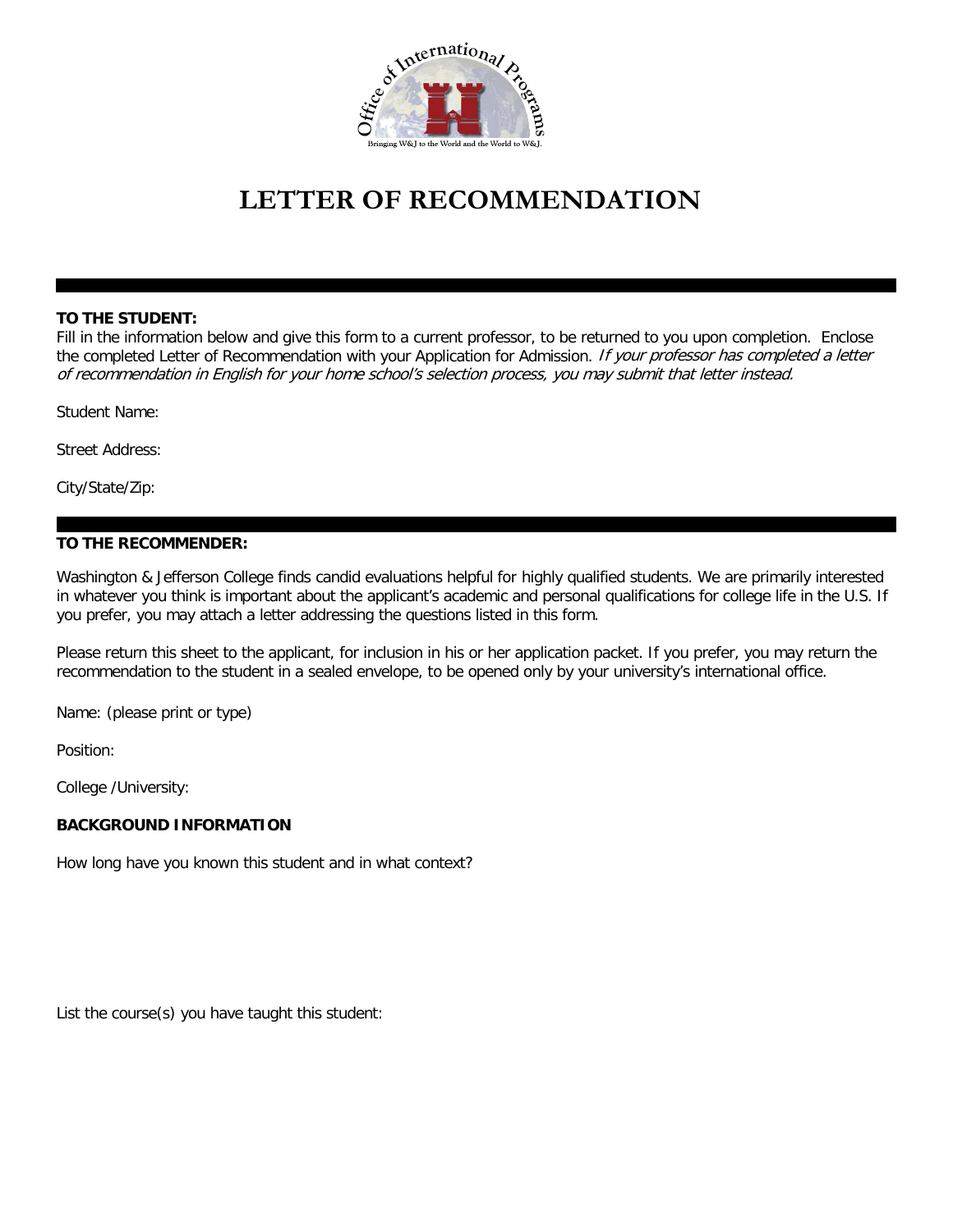Please feel free to write whatever you think is important about this student, including a description of academic and personal characteristics. We are particularly interested in the student's intellectual promise, motivation, relative maturity, integrity, independence, originality, initiative, leadership potential, capacity for growth, special talents, and enthusiasm.

#### **RATINGS**

Compared to other university students whom you have taught, check how you would rate this student in terms of academic skills and potential

|                             | Unable to<br>Evaluate | Low | Acceptable | Very Good | Excellent |
|-----------------------------|-----------------------|-----|------------|-----------|-----------|
| Creative, original thought  |                       |     |            |           |           |
| Motivation                  |                       |     |            |           |           |
| Independence, initiative    |                       |     |            |           |           |
| Intellectual ability        |                       |     |            |           |           |
| Academic achievement        |                       |     |            |           |           |
| Written expression of ideas |                       |     |            |           |           |
| English skills              |                       |     |            |           |           |
| Effective class discussion  |                       |     |            |           |           |
| Disciplined work habits     |                       |     |            |           |           |

**\_\_\_\_\_\_\_\_\_\_\_\_\_\_\_\_\_\_\_\_\_\_\_\_\_\_\_\_\_\_\_\_\_\_\_\_\_\_\_\_\_\_\_\_\_\_ \_\_\_\_\_\_\_\_\_\_\_\_\_\_\_\_\_\_\_\_\_\_\_**

**Signature Date**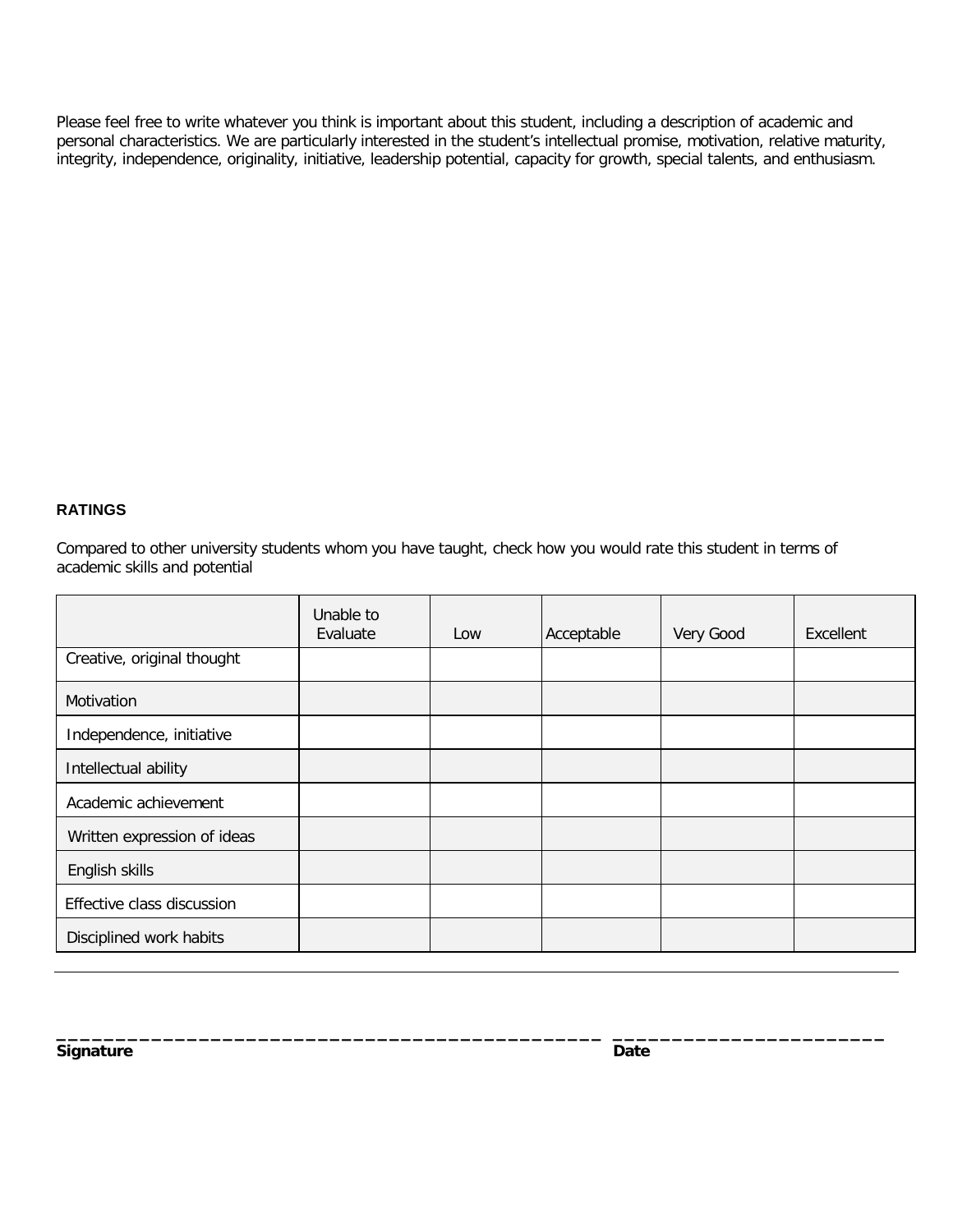# **Fees & Expenses**

All students coming to the US to study in F-1 status must show sufficient funding in order to be issued a form I-20, needed to obtain an F-1 student visa. This is a federal requirement, not a W&J requirement. *We endeavor to supply the most accurate costs but changes are possible.*

| Item                                                           | 1 semester          | 1 year              | Description/Comment                                                                                                                                                                                                                                                                                                                                                                                       |  |
|----------------------------------------------------------------|---------------------|---------------------|-----------------------------------------------------------------------------------------------------------------------------------------------------------------------------------------------------------------------------------------------------------------------------------------------------------------------------------------------------------------------------------------------------------|--|
| Tuition*                                                       | \$24,806            | \$49,612            | Does not apply to exchange students.                                                                                                                                                                                                                                                                                                                                                                      |  |
| Housing*                                                       | \$3,968             | \$7,936             | Exchange students are typically placed in double-occupancy rooms with an<br>American roommate.                                                                                                                                                                                                                                                                                                            |  |
| Meals                                                          | \$2,670<br>15 meals | \$5,340<br>15 meals | Includes 15, or 19, meals, respectively, per week at campus dining hall and<br>includes the ability to dine over fall, spring and Thanksgiving breaks as<br>applicable. Students have the option to choose which meal plan is best for                                                                                                                                                                    |  |
| (Board)<br>\$5,588<br>\$2,794<br>19 meals<br>19 meals          |                     |                     | them. Students on Full Exchanges automatically receive the 19-Extended-<br>Meal-Plan. Note that some rooms have an air conditioner. If your room<br>has an air conditioner, there will be a \$50 fee.                                                                                                                                                                                                     |  |
| <b>Student Activity,</b><br>Health and<br><b>Services Fees</b> | \$290               | \$580               | Allows student to attend all on-campus activities and events free of charge.<br>Allows student access to health and counseling services.                                                                                                                                                                                                                                                                  |  |
| One-Time<br><b>Orientation Fee</b>                             | \$100               | \$100               | This fee is applied to your bill only once to cover the orientation process<br>expenses. Full-year students pay this fee only during their first semester.                                                                                                                                                                                                                                                |  |
| Personal<br>Expenses**                                         | \$600               | \$1,200             | Telephone calls, personal hygiene products, extra food/beverage costs (at<br>local restaurants or grocery stores), entertainment and recreation, etc.                                                                                                                                                                                                                                                     |  |
| Textbooks                                                      | \$400               | \$800               | These are approximations and depend on the courses selected.<br>TEXTBOOKS ARE NOT AVAILABLE IN THE LIBRARY.                                                                                                                                                                                                                                                                                               |  |
| Personal Travel**                                              | \$400               | \$800               | These are approximations and depend on personal travel habits.                                                                                                                                                                                                                                                                                                                                            |  |
| Health<br>Insurance                                            | \$460               | \$1,265             | You are required to purchase health insurance for use during your time in the US.<br>Current cost is \$115/month, which may increase slightly. Students pay the full cost<br>in their first semester on campus. You must enroll on our plan - we cannot waive<br>the requirement even if you have alternate insurance. Calendar year students need<br>to pay for 12 months to ensure continuous coverage. |  |

## **Notes**

\*Students selecting options other than the standard double room will be billed according to their selection. Upgraded housing may not be available.

\*\*These are approximations and depend on each student's personal spending and travel habits

- Only items in the above chart that are in **bold** will appear on the student bill, if applicable. The other items need to be included in the total funding that students must show to be issued an I-20, but are not billable.<br>
- music lessons.

#### **See next page for the amount of funding that you need to show to come to W&J**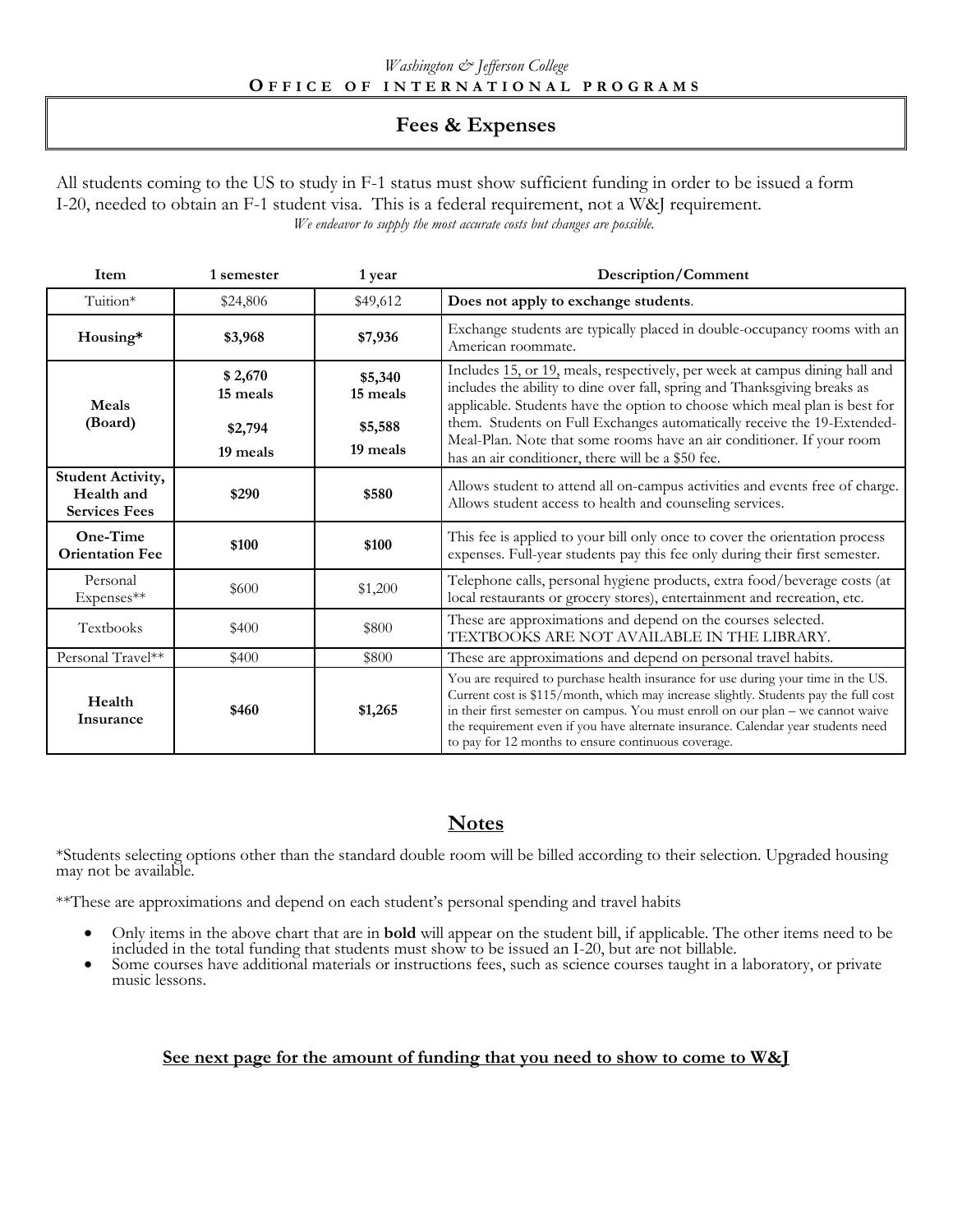## **Fees & Expenses**

| Visiting & exchange students need financial resources to meet the following categories: |  |
|-----------------------------------------------------------------------------------------|--|
| (please consult with your home institution to determine which category applies to you)  |  |

|                                  |                      |                                  |                                     |                                  | Tuition,            |
|----------------------------------|----------------------|----------------------------------|-------------------------------------|----------------------------------|---------------------|
| Exchange                         |                      | Tuition &                        | Tuition &                           |                                  | Room and            |
| Category:                        | <b>Full Exchange</b> | Room                             | <b>Partial Room</b>                 | <b>Tuition-Only</b>              | <b>Board</b>        |
|                                  |                      |                                  | Full Year Only                      |                                  | Fees apply          |
|                                  |                      |                                  |                                     |                                  |                     |
| <b>Billable Items:</b>           | health insurance     | health insurance                 | health<br>insurance                 | health insurance                 | health<br>insurance |
|                                  |                      | meals (based on<br>15 meal plan) | meals (based<br>on 15 meal<br>plan) | meals (based on<br>15 meal plan) |                     |
|                                  |                      | student fees                     | student fees                        | student fees                     | student fees        |
|                                  |                      | orientation                      | orientation                         | orientation                      | orientation         |
|                                  |                      |                                  | housing<br>(1 semester costs)       | housing                          |                     |
|                                  |                      |                                  |                                     |                                  |                     |
|                                  | personal             | personal                         | personal                            | personal                         | personal            |
| Other items:                     | expenses             | expenses                         | expenses                            | expenses                         | expenses            |
|                                  | textbooks            | textbooks                        | textbooks                           | textbooks                        | textbooks           |
|                                  | personal travel      | personal travel                  | personal travel                     | personal travel                  | personal travel     |
|                                  |                      |                                  |                                     |                                  |                     |
|                                  |                      |                                  |                                     |                                  |                     |
| <b>Total Funding</b><br>to Show: |                      |                                  |                                     |                                  |                     |
| <b>One Semester</b>              | \$1,860              | \$4,920                          | not<br>applicable                   | \$8,888                          | \$2,250             |
| Academic<br>Year                 | \$4,065              | \$10,085                         | \$14,053                            | \$18,021                         | \$4,745             |

Here are some helpful websites to explore as you begin thinking about obtaining an F-1 student visa:

<https://studyinthestates.dhs.gov/students> <https://travel.state.gov/content/travel/en/us-visas.html>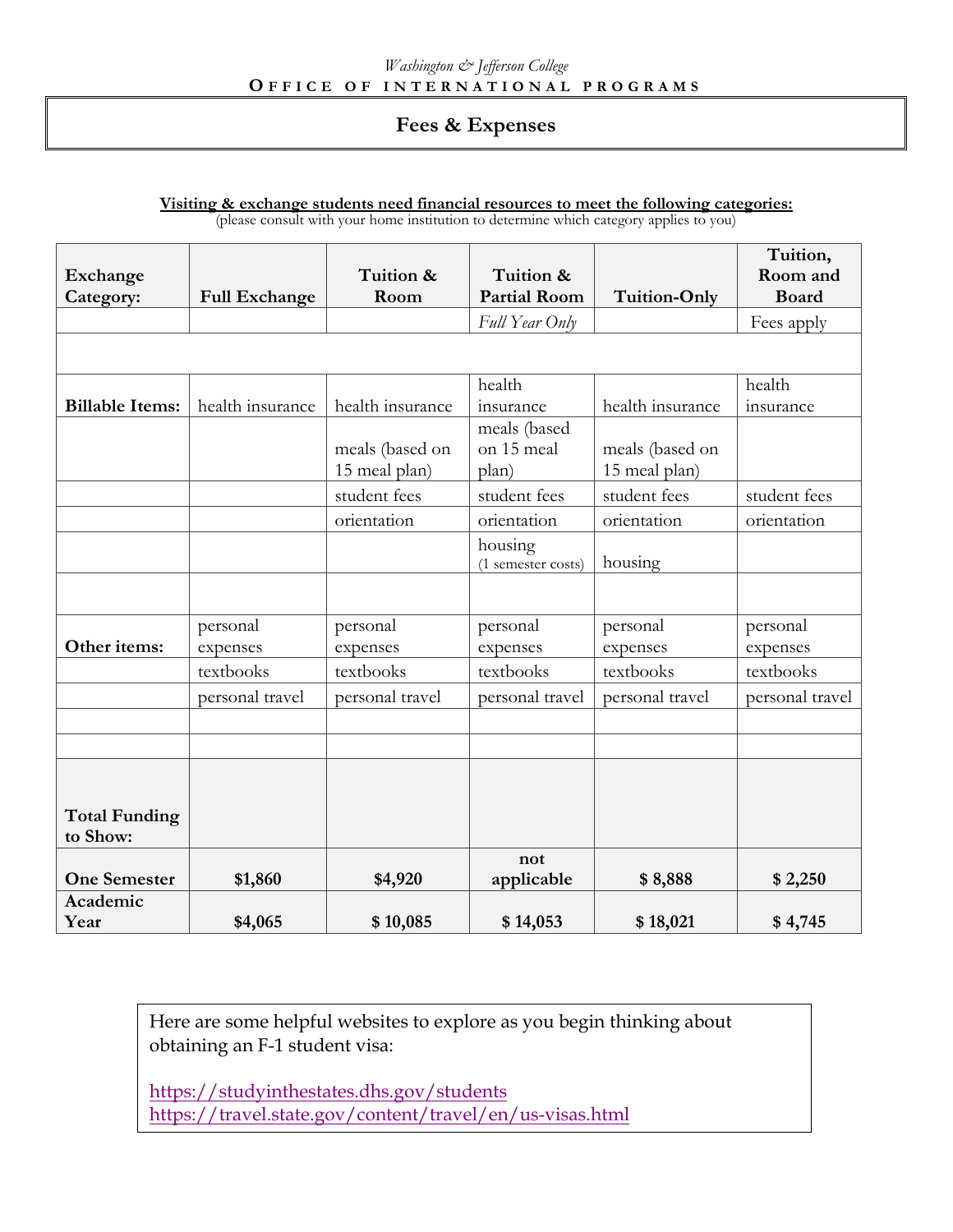

# **F inancial Certification Form**

**You are required to certify that you will have adequate financial support for your program of study per visa regulations. Complete support for term(s) at W&J must be guaranteed. Student visa applications cannot be processed until you have completed this form satisfactorily and return it to the Office of Study Abroad, and are issued a form I-20. Please complete items 1, 2 and 3 below.** See the "Fees & Expenses" document for details on the required amount of funding.

#### **1. STATEMENT BY APPLICANT** - Sources of Financial Support

Student's personal funds:

Funds from parent/guardian:

Funds from another source (indicate type and source below)

#### **Amount Assured for Semester or Year Abroad:**

I certify that the amounts shown above will be available for my term of study abroad.

Applicant's name (please print) Applicant's signature

#### **2. ATTESTATION BY PARENT/GUARDIAN/SPONSOR**

I, the undersigned, certify that the information given above by the applicant is true and accurate and that the funds are available and will be provided as specified in this form.

|                       | PRINT FULL LEGAL NAME                                                                                                                                                                                                         |
|-----------------------|-------------------------------------------------------------------------------------------------------------------------------------------------------------------------------------------------------------------------------|
| Signature: Signature: | Date: No. 2014                                                                                                                                                                                                                |
|                       | Relationship to applicant: New York Changes and September 2014. The second second second second second second second second second second second second second second second second second second second second second second |
|                       | Permanent home address:                                                                                                                                                                                                       |
|                       |                                                                                                                                                                                                                               |
|                       |                                                                                                                                                                                                                               |
|                       |                                                                                                                                                                                                                               |

since and, to the best of my knowledge, has adequate resources to provide funds as specified in this form. \*An official bank statement or letter from your bank on bank letterhead MUST be sent with this form.\* *The bank statement or letter can be yours or your sponsor's, or a combination, but must show at least the amount of funding indicated on the "Fees & Expenses" form. If you or your sponsor are not comfortable including a bank statement, a letter from the bank stating that you or your sponsor have more than the required amount (the amount must be specified, i.e. "this client has funds in excess of \$1,798 in their bank account"), is also acceptable.*

| Name of bank official:                                                                                                              |       |
|-------------------------------------------------------------------------------------------------------------------------------------|-------|
| Signature:<br><u> 1989 - John Stein, mars and der Stein Stein Stein Stein Stein Stein Stein Stein Stein Stein Stein Stein Stein</u> | Date: |
| Name of bank:                                                                                                                       |       |
| Address:                                                                                                                            |       |

OFFICE OF STUDY ABROAD 60 South Lincoln Street, Washington, PA 15301 USA Email: StudyAbroad@washjeff.edu Phone : (+1) 724-503-1001, x. 6045 www.washjeff.edu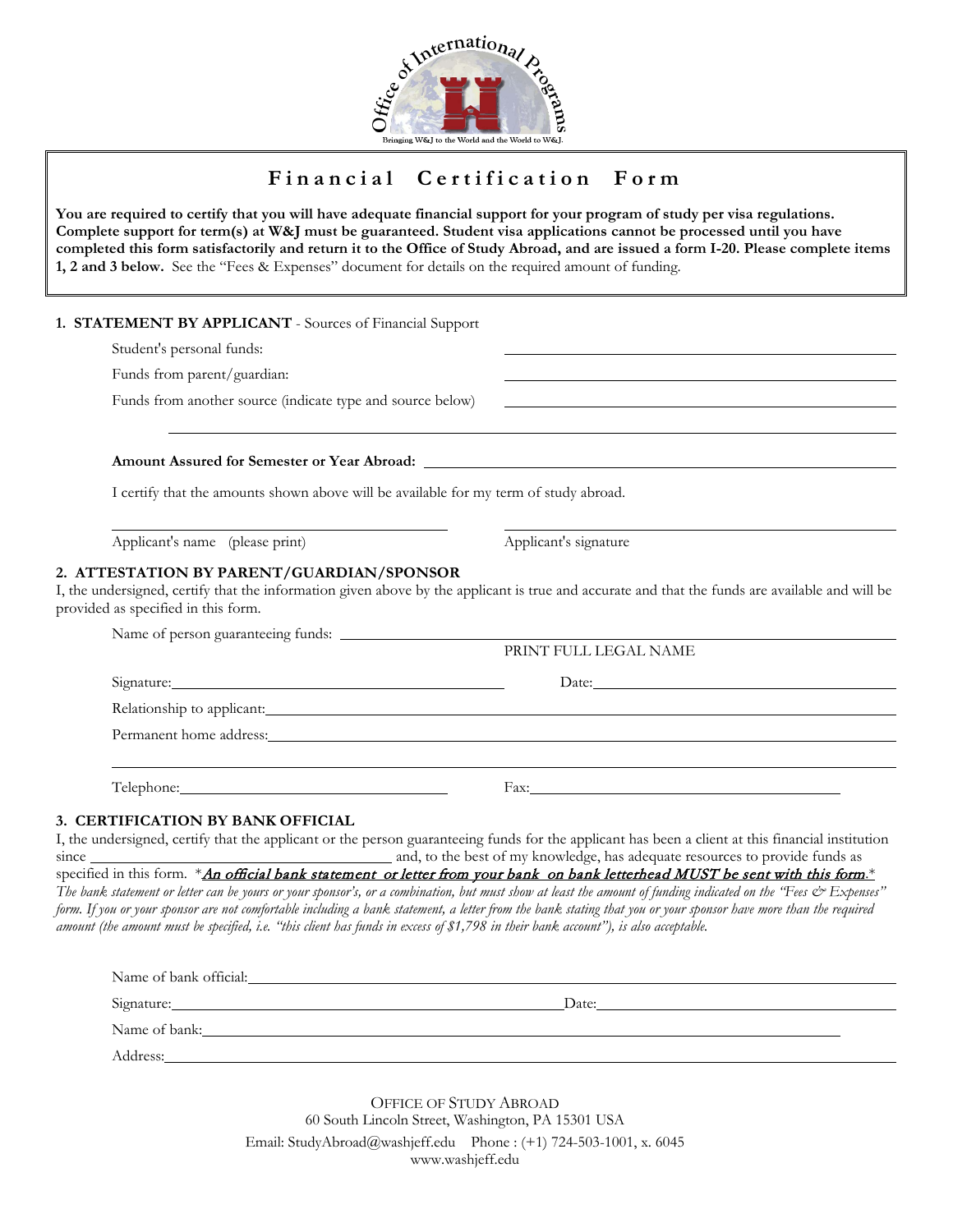

# **COURSE SELECTION FORM INSTRUCTIONS**

# **Finding Course Information**

You can search for available courses on W&J's WebAdvisor site. Please do not use the College Catalog to search for courses as not all courses may be offered in a given semester.

To access WebAdvisor:

- 1. Go to webadvisor.washjeff.edu
- 2. Click the "Students" box on the right side of the page.
- 3. Click "Search [for Sections" on the following page.](https://webadvisor.washjeff.edu/PROD/WebAdvisor?TYPE=M&PID=CORE-WBMAIN&TOKENIDX=2433730728)
- 4. Under "Term" select the semester you will be studying at W&J.
- 5. Under "Subjects" select the course subjects you wish to take (or leave blank to get a listing of all available courses).
- 6. Click "Submit" at the bottom of the page.
- 7. To see the description of a course and its prerequisites, click on the course name.

**Please note** that fall semester courses are posted in late March or early April; spring semester courses are posted at end of October. Please select courses after this point. Please see Academic Calendar for dates: https:// www.washjeff.edu/academic-calendar **Fall 2022 Courses will be posted on March 27, 2022.**

#### **Placements**

All exchange and visiting students are asked to complete a math placement regardless of courses selected. This is a 30 question placement that is not graded. The math placement is available by logging on [sakai.washjeff.edu/](https://sakai.washjeff.edu/) with your W&J credentials. Select "Math Placement" tab at the top, then "Test & Quizzes." On the following page, click "Math Placement" under "Take an Assessment".

Students wishing to take a new language may be asked to complete a language placement. Your advisor will notify you if this is required.

# **Selecting Courses**

- **You may not take First Year Seminar (FYS) or Military Science (MSC) courses**. You may select Physical Education (PED) courses, but these should only be taken in addition to your full-time academic course load.
- Some courses have prerequisites. Click on the course title for its prerequisites. We will need to ensure you have met those prerequisites and have sufficient background knowledge before we can enroll you in the course.
- **A normal course load is 12 16 credits**. Please consult with your home university to see whether there are a minimum number of credits you must take. In order to maintain full-time enrollment for your student visa, you must take at least 12 credits per semester; however, you may take up to 16 credits. One course is typically worth 4 credits, but the number of credits may vary.
- **Select an appropriate course level.** Typically, first-year students take courses numbered 100–199; second-year students take courses numbered 200-299, etc. 400-level courses are considered very advanced and require extensive background in the subject matter.
- **W&J students typically take no more than two courses per semester in a single subject.** To have a balanced course load, we recommend you select no more than two courses from a single subject.
- **We encourage you to explore courses that you can't take at your home university.** With your advisor's approval, we encourage you to take courses that you wouldn't otherwise have access to. In particular, we suggest taking courses in American literature, American history, etc., to maximize your educational experience.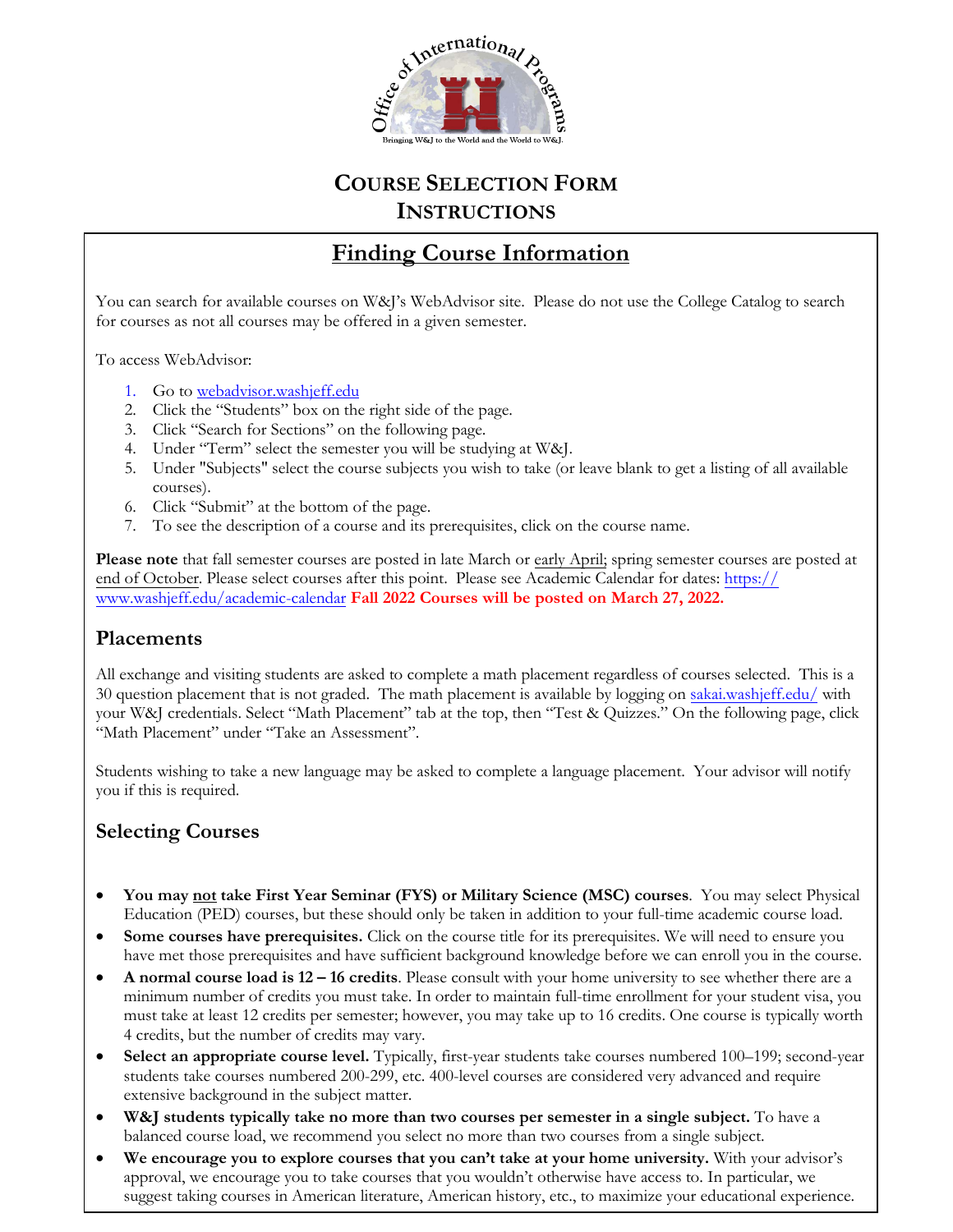

### **COURSE SELECTION FORM**

Full Name: \_\_\_\_\_\_\_\_\_\_\_\_\_\_\_\_\_\_\_\_\_\_\_\_\_\_\_\_\_\_\_\_\_\_\_\_\_ Home University: \_\_\_\_\_\_\_\_\_\_\_\_\_\_\_\_\_\_\_\_\_\_\_\_\_\_\_\_\_

- Select 4 preferred courses and 4 alternates in order of preference. Alternate courses MUST be selected.
- Fill out all course information requested. Missing information may delay registration.
- Submit this form by the due date listed at the bottom. Late submissions may limit course availability.
- **Fall 2022 Courses will be posted on March 27, 2022. Please select after this date.**

#### **PREFERRED COURSES:**

| <b>Section Name and Title</b>       | <b>Meeting Information</b>          | Faculty   |
|-------------------------------------|-------------------------------------|-----------|
| Example:                            | Monday, Wednesday, Friday 10:30AM - | W. Sheers |
| PHY-101-01, Introduction to Physics | 11:35AM                             |           |
|                                     |                                     |           |
|                                     |                                     |           |
|                                     |                                     |           |
|                                     |                                     |           |
|                                     |                                     |           |
|                                     |                                     |           |
|                                     |                                     |           |
|                                     |                                     |           |

#### **ALERNATE COURSES:**

| <b>Section Name and Title</b>       | <b>Meeting Information</b>          | Faculty   |
|-------------------------------------|-------------------------------------|-----------|
| Example:                            | Monday, Wednesday, Friday 10:30AM - | W. Sheers |
| PHY-101-01, Introduction to Physics | 11:35AM                             |           |
|                                     |                                     |           |
|                                     |                                     |           |
|                                     |                                     |           |
|                                     |                                     |           |
|                                     |                                     |           |
|                                     |                                     |           |
|                                     |                                     |           |
|                                     |                                     |           |

#### **COMMENTS:**

**This form should be submitted t[o StudyAbroad@washjeff.edu](mailto:StudyAbroad@washjeff.edu) by April 1, 2022 for Fall 2022.**

OFFICE OF STUDY ABROAD 60 South Lincoln Street, Washington, PA 15301 USA Email: StudyAbroad@washjeff.edu Phone: (+1) 724-503-1001 x. 6045 www.washjeff.edu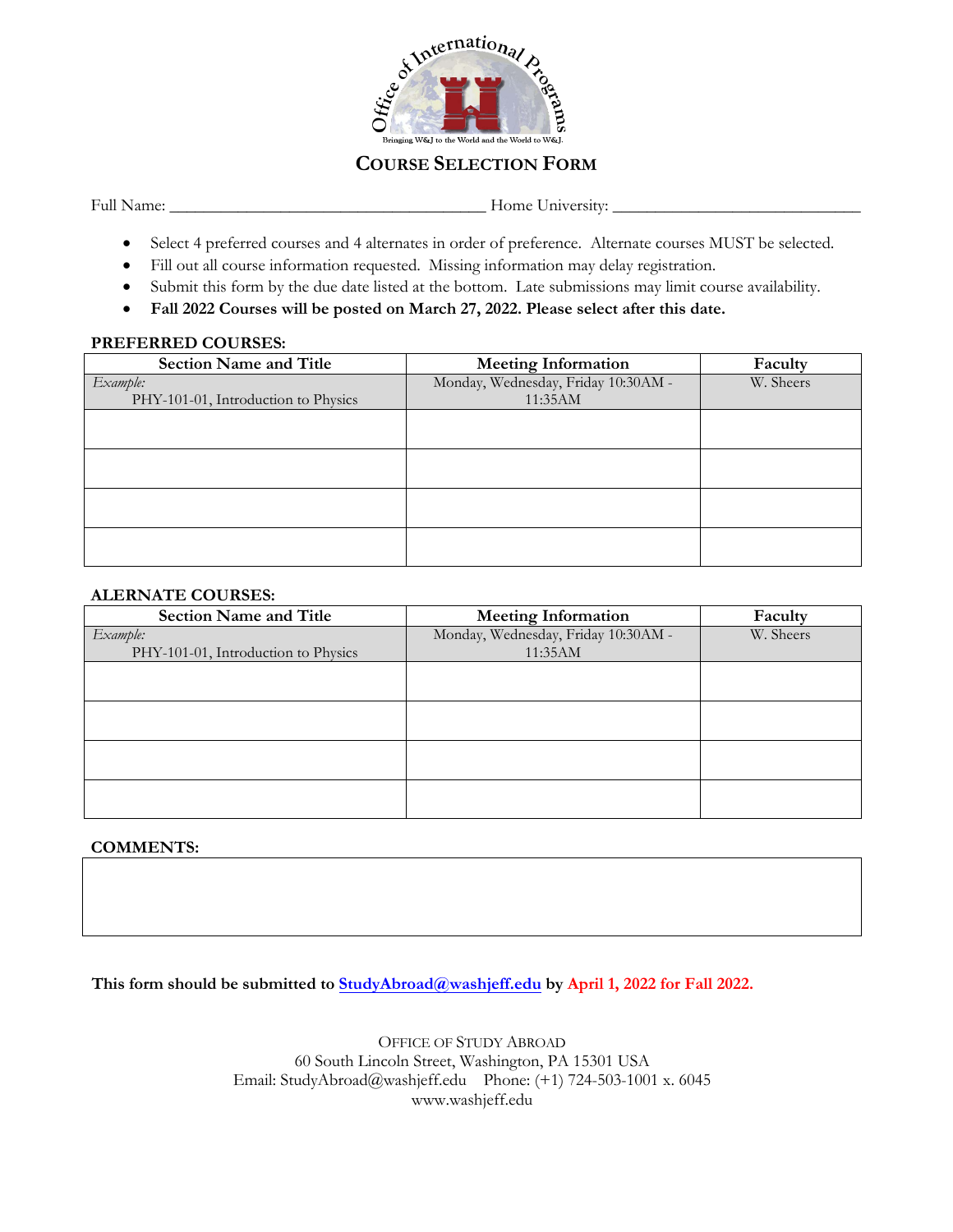

# Residence Life

Office of Residence Life

 60 South Lincoln Street Washington PA 15301 Tel: 724-229-5120 e/ reslife@washjeff.edu.

**2015-2016 International Student Housing Preference Form**

General Information and Student Contact Information

The Office of Residence Life uses the information you provide on this form when making room assignments. We do our best to match you with a roommate that fits your preferences. Please answer honestly and thoroughly. We will try out best to accommodate your requests.

Please provide you Contact Information below:

Name: Gender: Date of Birth: Home and State or Country of Origin: Cell Phone (if applicable): Email:

Housing Preference Form:

1. I prefer to study:

- $\mathbf{\odot}$  with noise/music
- without noise/music
- No preference
- 2. I usually study:
- Outside of my room
- In my room
- O No preference
- 3. Sleeping Habits:
- I prefer to go to bed by midnight
- I prefer to go to bed after midnight
- No preference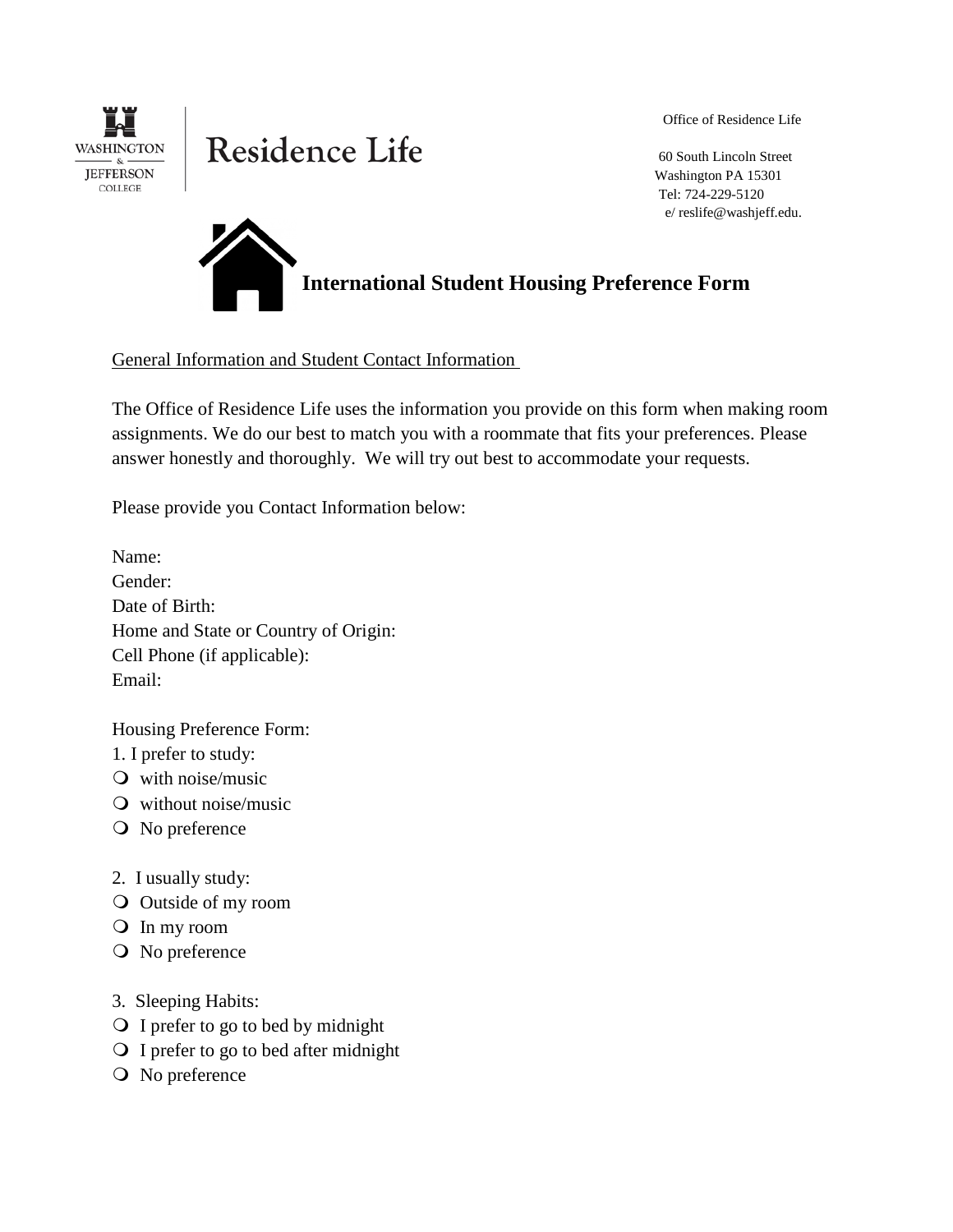4. On the weekends:

- Q I prefer to go out
- I prefer to stay on campus
- $\overline{O}$  No preference (3)

## 5a. Smoking Habits:

(All campus buildings, including residential buildings are non-smoking areas. Smoking is not permitted within 20 feet of any residential building. You may view this policy within the Student Handbook. )

- Q I smoke
- Q I do not smoke
- 5b. I would prefer:
- Roommate who smokes
- Roommate who does not smoke
- O No preference
- 6. When it comes to my living space:
- I do mind a messy room
- I do not mind a messy room
- O No preference
- 7. Please provide any additional comments that you would like to include: